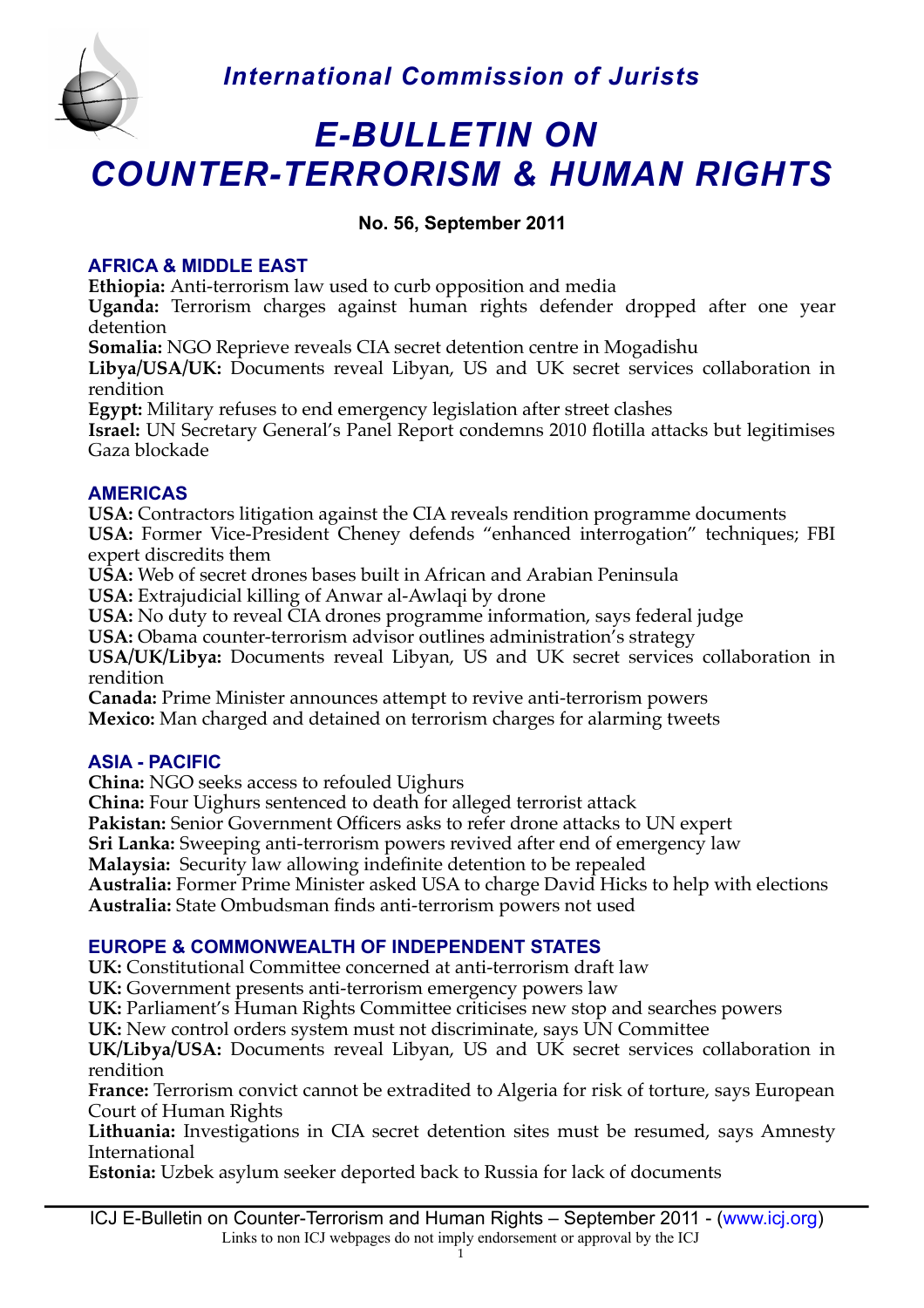**Turkey:** Anti-terrorism law closes down another newspaper

**Russian Federation:** European Human Rights Commissioner concerned at situation in North Caucasus

**Kazakhstan:** President calls for enhanced control on religious activities after terrorism arrests

### **UNITED NATIONS & REGIONAL ORGANISATIONS**

**UN:** Human Rights Council approves resolution on human rights and terrorist hostage taking

**UN:** Enforced disappearances still occurring in countering terrorism, says UN Working Group

**UN:** Special Rapporteur on torture concerned at abuse of solitary confnement in counterterrorism

**EU:** Council approves Conclusions on Counter-terrorism

**Council of Europe:** European Human Rights Commissioner calls for end to impunity in counter-terrorism crimes

**Council of Europe:** Secret of State must not foster impunity, says Parliamentary Committee

**Organisation of American States:** Secretary General recalls centrality of human rights and rule of law in countering terrorism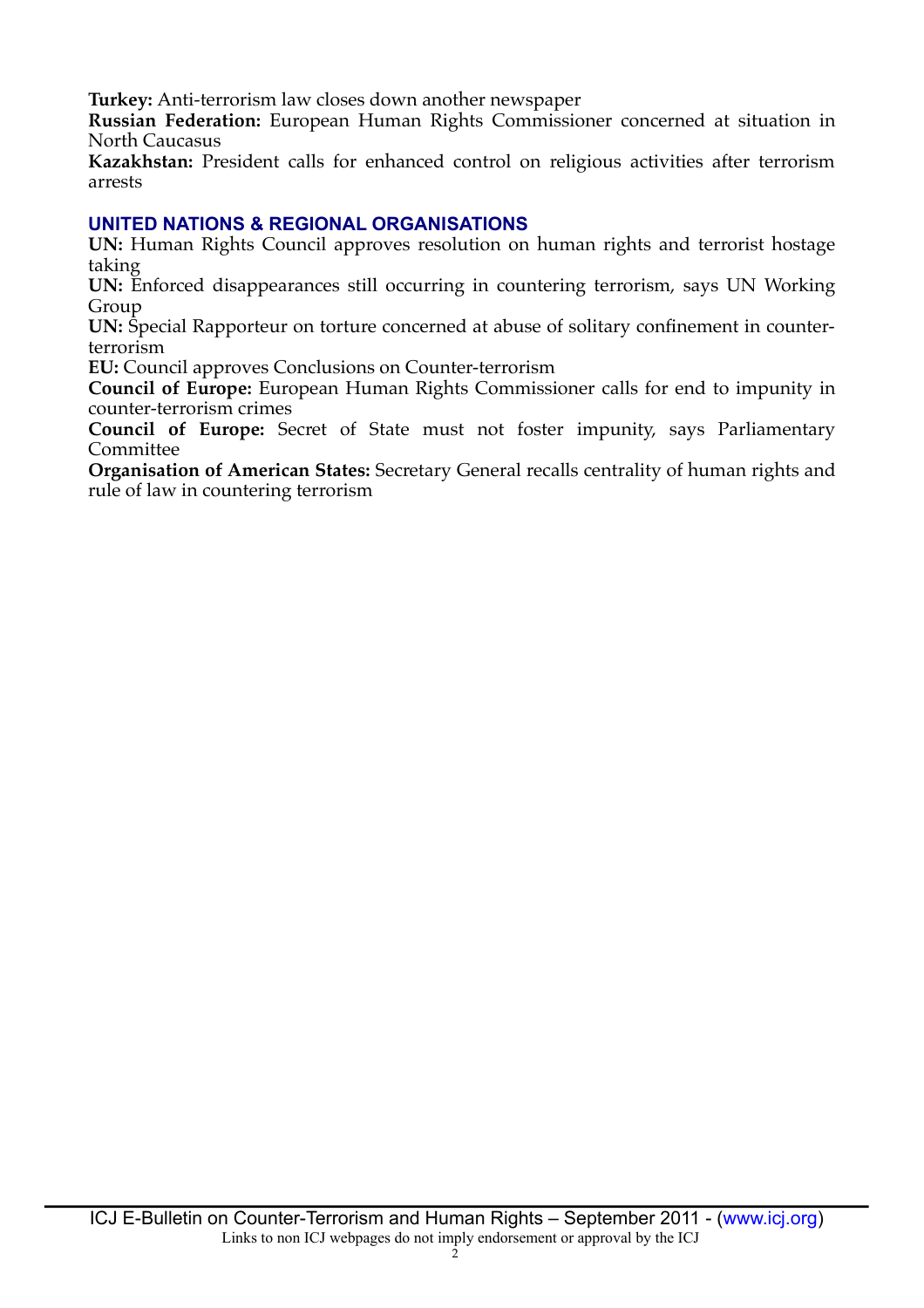## **AFRICA & MIDDLE EAST**

#### **Ethiopia: Anti-terrorism law used to curb opposition and media**

Over the past two months, several people, including opposition members and journalists, have been arrested by anti-terrorism squads and detained without charge under the *Anti-Terrorism Proclamation 2009*, a law which allows for up to four months detention without charge. The detainees were arrested for alleged contacts with the Oromo Liberation Front and Ginbot 7, organisations considered as "terrorist" by the Ethiopian Government. On 6 September, two Swedish and three Ethiopian journalists were charged with terrorism offences in two separate trials, after having been arrested in July. International NGOs have called for the release of the detainees and the repeal of the anti-terrorism law, which is allegedly being used to silence the opposition and the press.



**[Press Article](http://www.thelocal.se/36036/20110909/)**

#### **Uganda: Terrorism charges against human rights defender dropped after one year detention**

On 12 September, the Ugandan authorities dropped the charges of terrorism against Al-Amin Kimathi, Director of the NGO Muslim Human Rights Forum, and another four defendants, who were on trial for the Kampala terrorist attacks of July 2010, which killed 76 people. Al-Amin Kimathi had spent a year in pre-trial detention following his arrest after he travelled to Uganda to observe the trial of six Kenyans charged in connection with the attacks. He was held *incommunicado* for six days from 15 September 2010 before being charged with terrorism and murder on 21 September 2010. On 15 September 2011, two of the remaining 14 defendants, Edris Nsubuga and Muhamoud Mugisha, pled guilty to the charges of terrorism and conspiracy to commit terrorism, and were sentenced respectively to 25 years, and fve years in prison. The trial of fourteen other defendants in the case is continuing.



#### **Somalia: NGO Reprieve reveals CIA secret detention centre in Mogadishu**

On 9 September, Claira Gutteridge from the UK-based NGO Reprieve told the BBC's Network Africa programme that she had evidence from "multiple, concurrent sources" of the existence of a United States CIA secret detention facility in the underground of the presidential palace in Mogadishu. She also reported on the case of an individual abducted from the streets of Nairobi 18 months ago and flown to Mogadishu, where he has continued to be held. According to Reprieve's sources, those held in the CIA secret detention facilities were mostly Somalis, including children as young as 14, who ended up there after being subject to rendition by US officials. Somali Prime Minister Abdiweli Mohammed Ali denied to the BBC the existence of the CIA facility.

#### **[Press Article](http://www.bbc.co.uk/news/world-africa-14850581)**

#### <span id="page-2-0"></span>**Libya/USA/UK: Documents reveal Libyan, US and UK secret services collaboration in rendition**

From 2 to 9 September, hundreds of thousands of secret documents were uncovered by journalists and the NGO Human Rights Watch in what appeared to have been an office of deposed Libyan leader Muammar Gaddaf's head of intelligence service, Moussa Kouassa. Some of the documents relate to the collaboration of the Libyan secret services with the US CIA, which established a presence in Libya in 2004, and, sporadically, with the British secret service MI6 in the carrying out of renditions under the CIA programme. The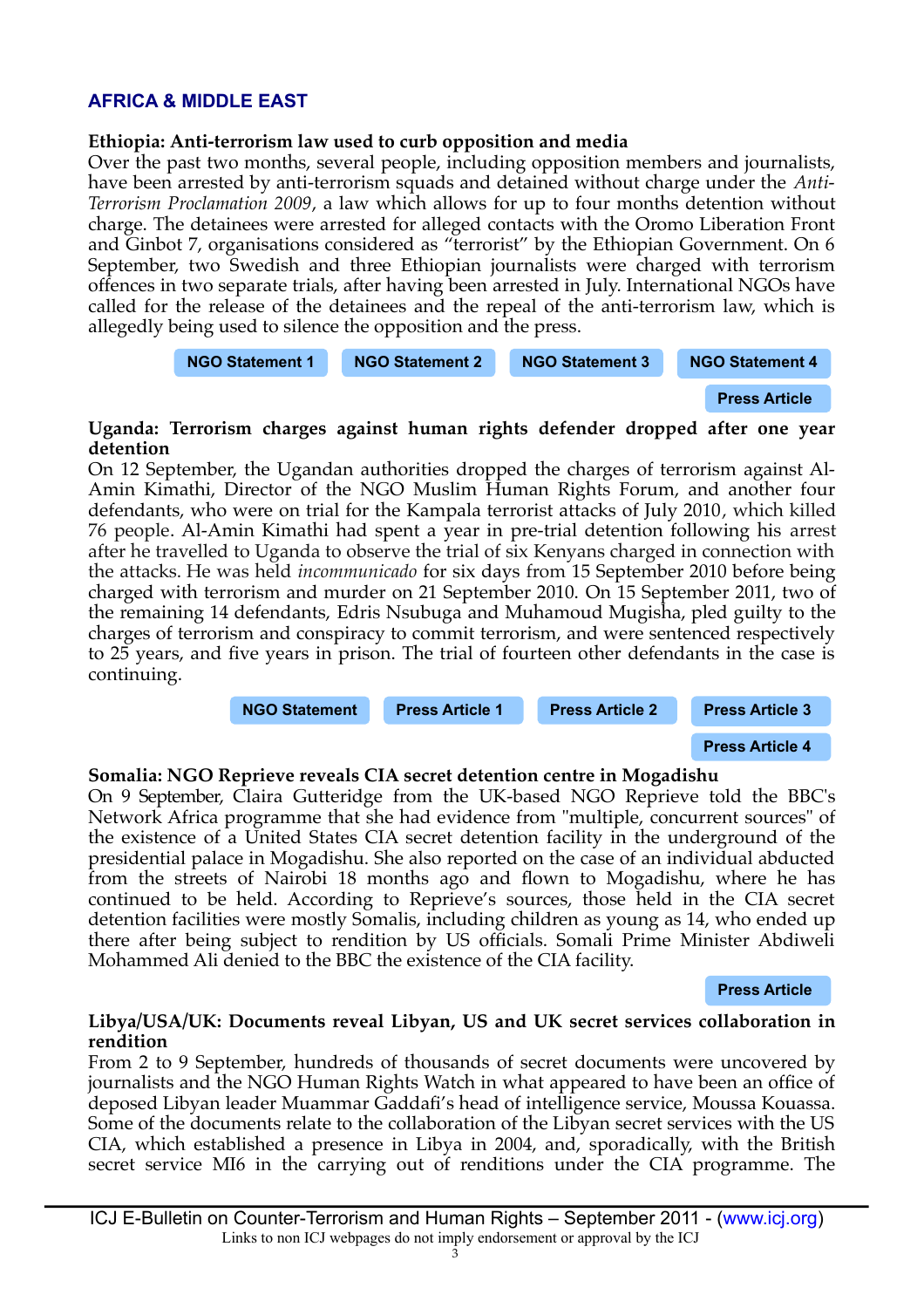documents show that Libya was used as a "place of arrival" of certain renditions victims, where they were allegedly subjected to enforced disappearance and tortured or ill-treated. One of the victims of a CIA rendition to Libya, Abdel Hakim Belhaj, now a rebel forces' commander in Tripoli, had been arrested in Bangkok where he was allegedly subjected to torture. Abdel Hakim Belhaj demanded formal apologies from the USA and the UK, as the the UK allegedly knew that he had been tortured and did nothing to help him and take action to prevent further abuse. The UK Prime Minister, David Cameron, announced that the allegations of complicity in rendition by MI6 would be investigated by the already established Torture Inquiry, led by Sir Peter Gibbson, which has already encountered strong criticism by national and international NGOs.



#### **Egypt: Military refuses to end emergency legislation after street clashes**

On 12 September, following clashes between demonstrators and security forces at the Israeli embassy on 9 September, the executive cabinet, after a meeting with the ruling Supreme Council of the Armed Forces (SCAF), decided not to let longstanding emergency legislation lapse at the end of September. The military had committed discontinue the emergency legislation in the Interim Constitution issued after the January uprising, which ousted then President Hosni Mubarak. The confrontation before the Israeli embassy resulted in three reported deaths and some 130 arrests. SCAF member General Mamdouh Shaheen has been reported to say in an interview that "[w]hat the Egyptian street is currently witnessing is terrorism". The military has therefore continued the practice of arrests and detention without charge and the use of the state security court, also extending its jurisdiction to new offences, such as criminal damage to state property and disrupting public work, blocking roads through demonstrations, and spreading false news and information. Amnesty International called this decision "the greatest erosion of human rights since the resignation of President Hosni Mubarak earlier this year".

#### **[NGO Statement](http://www.amnesty.org/en/news-and-updates/egypt-emergency-law-biggest-threat-rights-%E2%80%9825-january-revolution%E2%80%99-2011-09-15) [Press Article 1](http://www.washingtonpost.com/world/middle-east/egypts-military-rulers-assert-wider-powers-in-wake-of-attack-on-israeli-embassy/2011/09/16/gIQADbTIYK_story.html?wpisrc=nl_cuzheads) [Press Article 2](http://www.almasryalyoum.com/en/node/495212) [Press Article 3](http://www.almasryalyoum.com/en/node/498235)**

#### **Israel: UN Secretary General's Panel Report condemns 2010 fotilla attacks but legitimises Gaza blockade**

On 2 September, the Inquiry Panel tasked by the UN Secretary General to investigate the attack by Israeli forces on 31 May 2010 of a fotilla ships of humanitarian activists carrying humanitarian assistance to Gaza, published its final findings. The Panel, composed of Sir Geoffrey Palmer, former Colombian President Alvaro Uribe, Joseph Ciechanover Itzhar and Süleyman Özdem Sanberk concluded that the boarding was excessive and unreasonable, although the fotilla acted recklessly and the blockade of Israel on Gaza was legitimate. The report, accepted by the Israeli Government, was strongly criticised by independent experts of the UN Human Rights Council, who reiterated their view that the blockade is illegal under international law. A 22 September 2010 report by an Independent International Fact-fnding Mission, entrusted by the UN Human Rights Council, had previously concluded that the Israeli blockade, which Israel defends as a legitimate counterterrorism measure, is unlawful. It found the conduct of the Israeli military in the interception constituted a grave violation of human rights law and international humanitarian law.

**[SG Panel Report](http://www.un.org/News/dh/infocus/middle_east/Gaza_Flotilla_Panel_Report.pdf) [HRC Mission Report](http://www2.ohchr.org/english/bodies/hrcouncil/docs/15session/A.HRC.15.21_en.pdf) [UN Experts Statement](http://www.unog.ch/unog/website/news_media.nsf/(httpNewsByYear_en)/A1CCEFBD992D3904C125790A002B31BD?OpenDocument) [NGO Statement](http://www.pchrgaza.org/portal/en/index.php?option=com_content&view=article&id=7687:pchr-condemns-palmer-report-&catid=36:pchrpressreleases&Itemid=194)**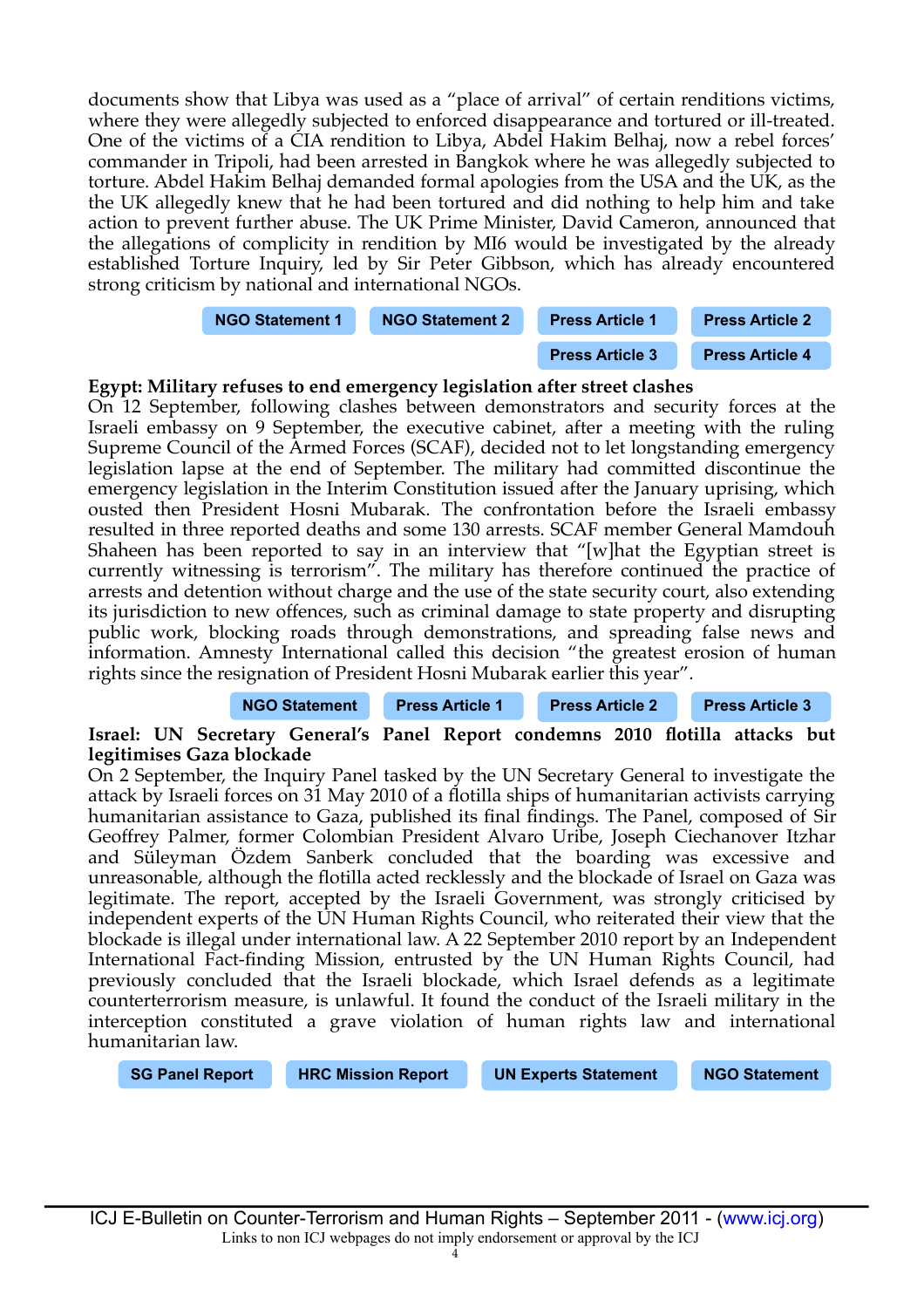### **AMERICAS**

#### **USA: Contractors litigation against the CIA reveals rendition programme documents**

On 31 August, the press revealed a group of 1,500 documents which are related to the CIA rendition programme. The documents were made public in the framework of civil litigation over contracts and payments between Richmor Aviation and SportsFlight, two private companies who had been involved in the ftting of the planes and the organisation of the rendition fights. The documents reveal costs of the trips and logistical structures. One of the planes used by these companies carried out the rendition of Abu Omar, who was abducted from the streets of Milan Italy on 17 February 2003 and allegedly subjected to rendition, enforced disappearance and torture.

#### **[NGO Statement](http://www.reprieve.org.uk/press/2011_08_31_rendition_documents/) [Press Article 1](http://www.guardian.co.uk/world/2011/aug/31/cia-rendition-flights-cost) [Press Article 2](http://www.bbc.co.uk/news/world-us-canada-14745941)**

#### **USA: Former Vice-President Cheney defends "enhanced interrogation" techniques; FBI expert discredits them**

On 29 August, former Vice-President Dick Cheney in an interview to the NBC TV channel to promote his recent book declared that he continued to support use of "enhanced" interrogation techniques, if that was the only way to get information from "high-value detainees". Such techniques amount to torture or cruel, inhuman or degrading treatment under international law. On 12 September, former FBI Special Agent Ali H. Soufan published a book *The Black Banners* documenting that relevant information, some of which led to Osama Bin Laden's killing, had been obtained by proper police techniques not involving torture. The use of torture had, on the contrary, hampered US capacity to obtain information from "high value detainees". On 24 September, Human Rights Watch called on Canadian authorities to prosecute Dick Cheney for torture on the occasion of an imminent visit to Vancouver.

**[Cheney Interview \(Video\)](http://www.msnbc.msn.com/id/3032600/vp/44316999#44316999) [Soufan Interview 1 \(Video\)](http://www.cbsnews.com/video/watch/?id=7380678n&tag=contentBody;storyMediaBox#ixzz1Xh4HzNvm) [Soufan Interview 2 \(Video\)](http://www.cbsnews.com/video/watch/?id=7380680n&tag=contentMain;contentAux#ixzz1Xh81Db6O)**

### **[NGO Statement](http://www.hrw.org/news/2011/09/24/canada-investigate-cheney-role-torture) [Press Article](http://www.newyorker.com/online/blogs/closeread/2011/09/ali-soufan-frontline-live-chat.html)**

#### **USA: Web of secret drones bases built in African and Arabian Peninsula**

On 21 September, the *Washington Post* revealed that the United States has been building up a number of of secret bases for their drones operations in countries of the horn of African, including in Ethiopia, the Seychelles, Djibouti, as well as in the Arabian Peninsula. The establishment of these bases is said to be part of an accelerated effort to make use of drones in "counter-terrorism" operations against Al-Qaeda and other operatives in Yemen and Somalia. The question compatibility of the US drone program with human rights law has been the subject of concern by a number of international human rights organizations, and lawyers, including by former UN Special Rapporteur on extrajudicial, summary or arbitrary executions, Philip Alston, who published an analysis on the question.

#### **[Press Article](http://www.washingtonpost.com/world/national-security/us-building-secret-drone-bases-in-africa-arabian-peninsula-officials-say/2011/09/20/gIQAJ8rOjK_story.html?wpisrc=al_national) [Alston Article](http://papers.ssrn.com/sol3/papers.cfm?abstract_id=1928963)**

#### **USA: Extrajudicial killing of Anwar al-Awlaqi by drone**

On 30 September, US officials announced that a drone had killed in Yemen alleged Al-Qaeda member Anwar al-Awlaqi, and Samir Khan, the co-editor of an al-Qaeda magazine. According to the *Washington Post*, the Justice Department had previously produced a secret memorandum authorising and certifying the legality of the targeted killing of al-Awlaqi. The American Civil Liberties Union and the Center for Constitutional Rights had tried to prevent the targeted killing through federal courts, claiming that al-Awlaqi was inserted in a killings list approved by the President, but the case was blocked on procedural grounds.

**[NGO Statement](http://www.aclu.org/national-security/aclu-statement-killing-anwar-al-aulaqi) [Press Article 1](http://www.aljazeera.com/news/middleeast/2011/09/201193083340115111.html) [Press Article 2](http://www.washingtonpost.com/world/national-security/strike-on-aulaqi-demonstrates-collaboration-between-cia-and-military/2011/09/30/gIQAD8xHBL_story.html?wpisrc=nl_cuzheads) [Press Article 3](http://www.guardian.co.uk/commentisfree/cifamerica/2011/sep/30/anwar-awlaki-extrajudicial-murder)**

ICJ E-Bulletin on Counter-Terrorism and Human Rights – September 2011 - [\(www.icj.org\)](http://www.icj.org/) Links to non ICJ webpages do not imply endorsement or approval by the ICJ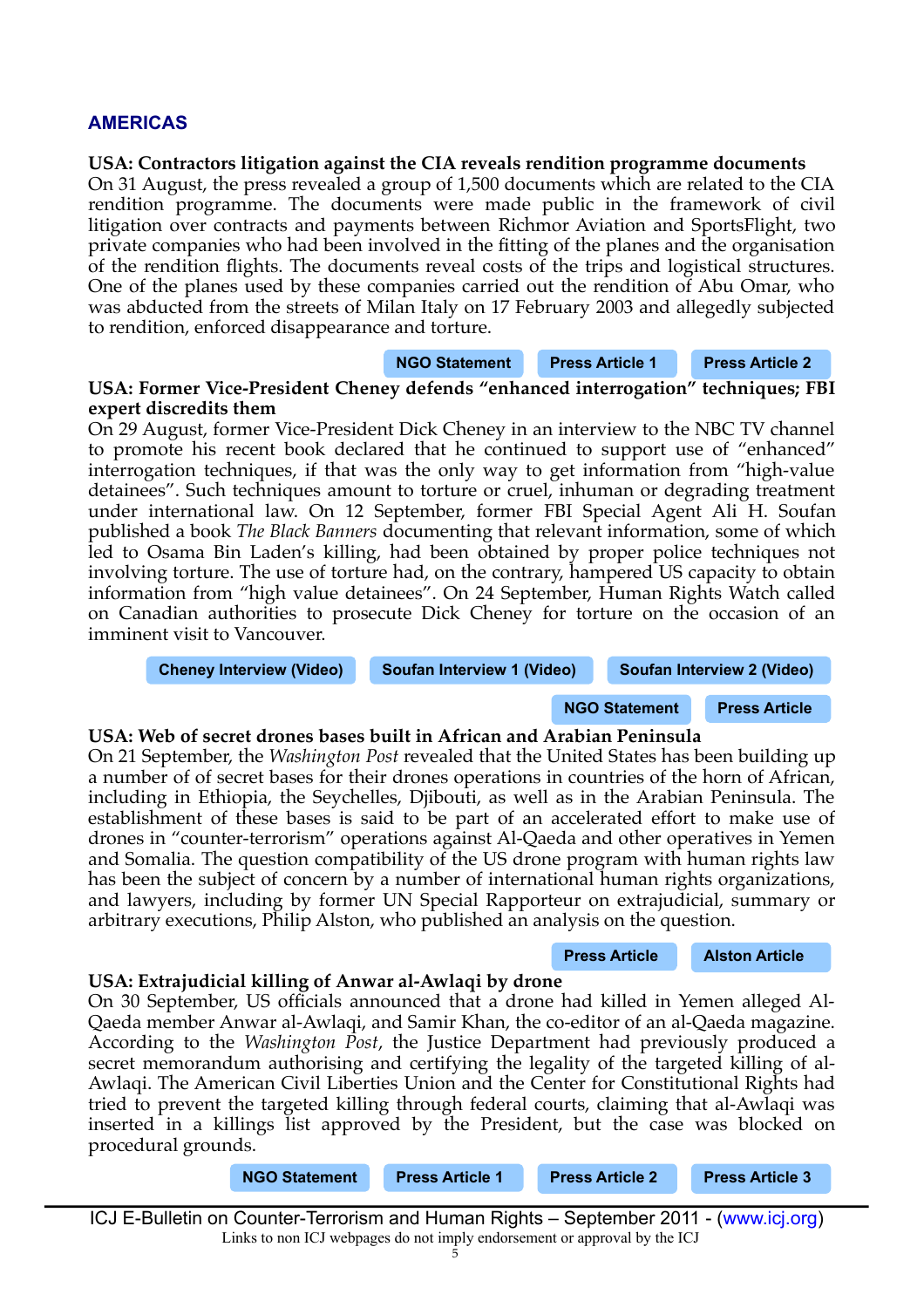#### **USA: No duty to reveal CIA drones programme information, says federal judge**

On 9 September, US District Court Judge Rosemary M. Collyer rejected the request of the American Civil Liberties Union (ACLU) to be given by CIA records related to the CIA drones programmes and the "legal basis" for the programmes; the selection of human targets; civilian casualties; post-strike assessments; limits to the use of drones; the agency of government or branch of the military involved; the supervision, oversight, discipline, or training of drone operators and those involved in targeting decisions. The District Court found that this information was covered by the *Freedom Of Information Act (FOIA)* exceptions, as information that may be withheld from disclosure. In particular, the judge ruled that release of possible records would reveal information on the CIA's internal structure and its capabilities and potential interests and involvement in or operation of the drone programme; lead to the unauthorized disclosure of intelligence sources and/or methods; and damage national security.

**[Ruling](http://www.politico.com/static/PPM229_110909_acludrones.html) [Press Article](http://old.news.yahoo.com/s/ap/20110909/ap_on_go_ca_st_pe/us_cia_drones)**

#### **USA: Obama counter-terrorism advisor outlines administration's strategy**

On 16 September, John O. Brennan, the US President's senior advisor on counter-terrorism and homeland security, described in a speech at Harvard Law School the main tenets of the Obama administration counter-terrorism policies. After indicating the respect for the rule of the law continues to guide all US Government actions, the advisor said that the US maintains the right to act unilaterally against Al-Qaeda members "if or when other governments are unwilling or unable to take the necessary actions themselves"; and that it may make use of provisions of the renewed *PATRIOT Act*. John Brennan also highlighted the Executive's preference for ordinary courts to try terrorist suspects, although he referred to the policy to try some of them in military commissions, when counter-terrorism experts believe that would be best to protect US national security. Finally, Mr Brennan also recalled the objective of the Obama administration to close the Guantánamo detention facilities and the fact that progress in this direction was frustrated by Congress.

**[Speech](http://opiniojuris.org/2011/09/16/john-brennan-speech-on-obama-administration-antiterrorism-policies-and-practices/) [Press Article](http://old.news.yahoo.com/s/ap/20110916/ap_on_re_us/us_targeting_terrorists)**

#### **USA/UK/Libya: Documents reveal Libyan, US and UK secret services collaboration in rendition**

**[See, AFRICA & MIDDLE EAST](#page-2-0)**

#### **Canada: Prime Minister announces attempt to revive anti-terrorism powers**

On 6 September, Prime Minister Harper announced in a Canadian Broadcast Company interview his intention to restore some expired provisions of the *Anti-Terrorism Act 2001*, which allowed for the preventive detention of terrorism suspects for up to 72 hours, granted police the ability to arrest them without a warrant and enabled judges to compel witnesses to testify. The provisions had elapsed in 2007 when the opposition Liberal Party blocked their renewal. Canadian human rights NGOs have voiced their opposition to the reintroduction of these measures.

#### **[Press Article 1](http://www.ottawacitizen.com/news/Harper+plans+bring+back+extraordinary+anti+terror+powers+police/5361176/story.html) [Press Article 2](http://www.vancouversun.com/news/Harper+slammed+plans+bring+back+sweeping+anti+terror+laws/5370250/story.html) [Press Article 3](http://www.ottawacitizen.com/news/Human+rights+experts+decry+Harper+plan+bring+back+anti+terror+police+powers/5367183/story.html)**

#### **Mexico: Man charged and detained on terrorism charges for alarming tweets**

On 31 August, the State of Veracruz (Mexico) charged Gilberto Martínez Vera and María de Jesús Bravo Pagola with the office of terrorism for having transmitted messages on Twitter about imaginary gang attacks on schools and children, which caused panic among part of the population. They were arrested on 25 August on the charge of terrorism carrying a maximum penalty of thirty years of imprisonment. After protests by national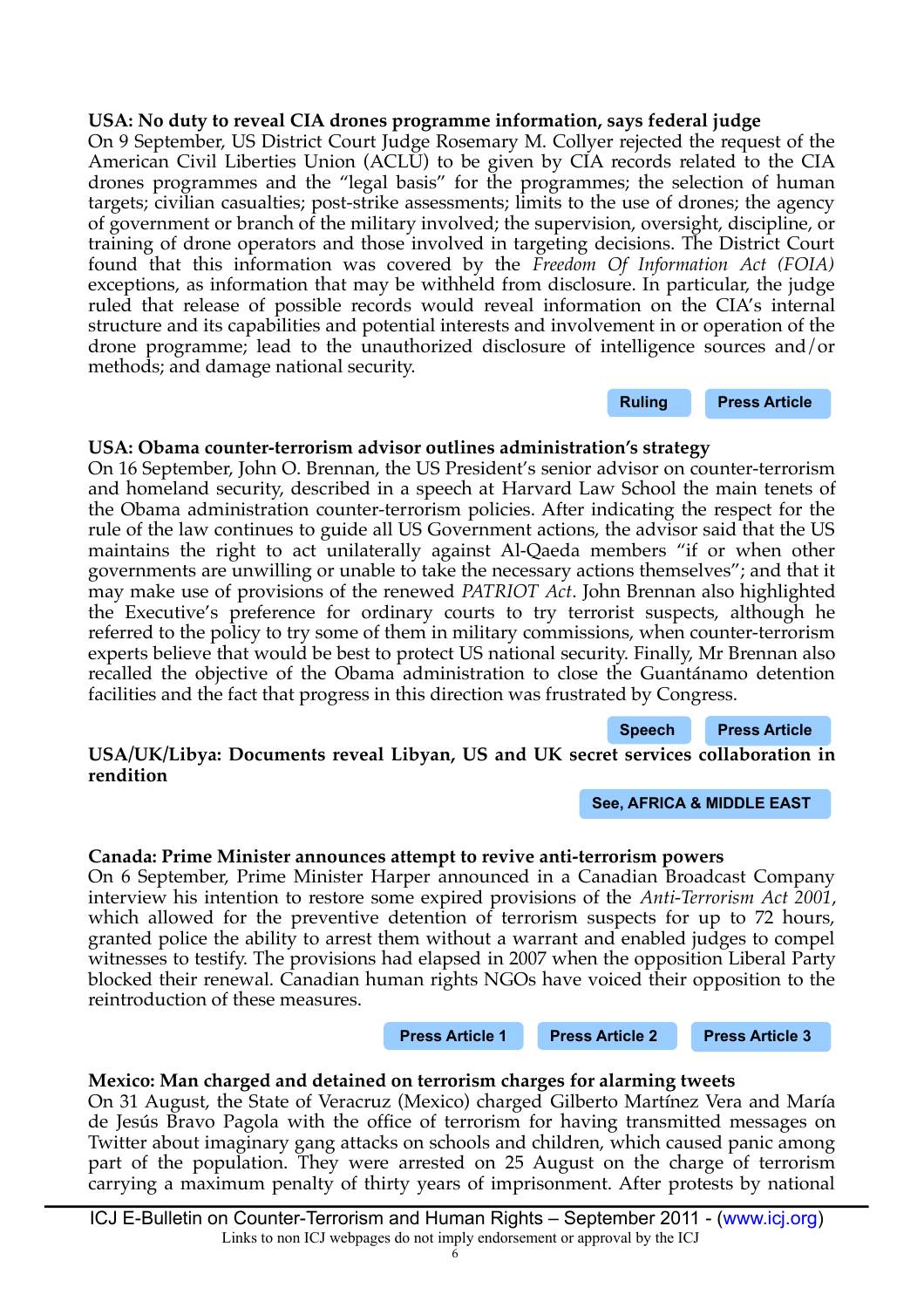ICJ E-Bulletin on Counter-Terrorism and Human Rights – September 2011 - [\(www.icj.org\)](http://www.icj.org/) Links to non ICJ webpages do not imply endorsement or approval by the ICJ

On 15 September, Prime Minister Najib Razak announced that his Government would repeal the *Internal Security Act 1960*, a counter-terrorism law allowing for administrative

and international NGOs, the State prosecutor on 21 September dropped the charges against them and ordered their immediate release. The State legislature has adopted a new offence of public disturbance to apply in the future to similar acts.

**[NGO Statement \(E\)](http://en.rsf.org/mexico-two-social-network-users-held-on-02-09-2011,40907.html) [Press Article 1 \(S\)](http://www3.elcaribe.com.do/site/portada/tecnologia/computadoras/286424-enjuiciaran-a-dos-usuarios-de-twitter-por-terrorismo-.html) [Press Article 2 \(S\)](http://www.elespectador.com/noticias/elmundo/articulo-295920-encarcelan-mexico-dos-twitteros-terrorismo) [Press Article 3 \(S\)](http://www.bbc.co.uk/mundo/noticias/2011/09/110922_tuiteros_twitter_veracruz_libres_an.shtml)**

**ASIA - PACIFIC**

### **China: NGO seeks access to refouled Uighurs**

On 2 September, Human Rights Watch sent a letter to the Government of China, asking for an account of the whereabouts and general situation of and to allow access to a number of Chinese citizens of Uighur origin who had been returned in the last months by Malaysia, Thailand, Pakistan and other Asian countries to China in disregard of the prohibition of *non-refoulement*. Human Rights Watch also called on the Chinese Government to stop pressuring other States to surrender Uighurs to China in open violation of their right to seek asylum and not to be forcibly returned in a country where they risk being subject to torture or cruel, inhuman or degrading treatment or punishment. China seeks the return of Uighur refugees abroad, claiming they are members of terrorist organisations operating in Xinjiang.

# **China: Four Uighurs sentenced to death for alleged terrorist attack**

On 13 September, courts in Hotan and Kashgar convicted and sentenced to death Abdugheni Yusup, Ablikim Hasan, Muhtar Hasan, and Memetniyaz Tursun, Chinese citizens of Uighur origin, on the charges of "forming and participating in a terrorist organization, the illegal manufacture of explosives, premeditated homicide, arson, and several other related crimes." The charges were in connection with an attack on a police station in Hotan and two separate attacks in Kashgar. Two other Uighurs, Abdulla Eli and Pulat Memet, were sentenced to 19 years in prison and a five-year suspension of their political rights for their part in the attacks.

Pakistan: Senior Government Officers asks to refer drone attacks to UN expert **[Press Article 1](http://old.news.yahoo.com/s/ap/20110915/ap_on_re_as/as_china_xinjiang) [Press Article 2](http://www.rfa.org/english/news/uyghur/death-09142011181933.html) [Press Article 3](http://old.news.yahoo.com/s/nm/20110909/wl_nm/us_china_xinjiang)**

On 19 September, the Advisor to the Prime Minister of Pakistan on Human Rights, Mustafa Nawaz Khokhar held a press conference at which he expressed concern at the use of drones by US forces, considering them "extrajudicial killings" which must be stopped. He also requested that after every such strike the matter must be reported to the United Nations Special Rapporteur on Extra Judicial, Summary or Arbitrary Executions.

# **[Advisor Statement](http://www.mohr.gov.pk/press_release.html) [Press Article](http://www.dailytimes.com.pk/default.asp?page=2011%5C09%5C20%5Cstory_20-9-2011_pg7_2)**

# **Sri Lanka: Sweeping anti-terrorism powers revived after end of emergency law**

On 1 September, President Rajapaksa approved four regulations under the *Prevention of Terrorism Act* that became effective on a temporary basis and will continue to ban the Liberation Tigers of Tamil Eelam group and the Tamil Rehabilitation Organization, which received donor funds to rehabilitate rebel-controlled areas and was accused of fnancing the rebels. Another two regulations give the Government power to continue to detain LTTE suspects and subject them to "rehabilitation". The Government has apparently not published the regulations. The enactment of these regulations effectively nullifes the repeal of the emergency legislation on 31 August.

**Malaysia: Security law allowing indefnite detention to be repealed**

**[NGO Statement](http://www.hrw.org/news/2011/09/07/sri-lanka-bait-and-switch-emergency-law) [Press Article 1](http://www.bbc.co.uk/news/world-south-asia-14735405) [Press Article 2](http://english.aljazeera.net/news/asia/2011/09/20119141421576730.html)**

**[Letter](http://www.hrw.org/sites/default/files/related_material/Human%20Rights%20Watch%20Letter%20to%20Minister%20Yang%20Jiechi%20and%20Minister%20Meng%20Jianzhu%209-1-11.pdf) [NGO Statement](http://www.hrw.org/news/2011/09/02/china-account-forcibly-returned-uighurs)**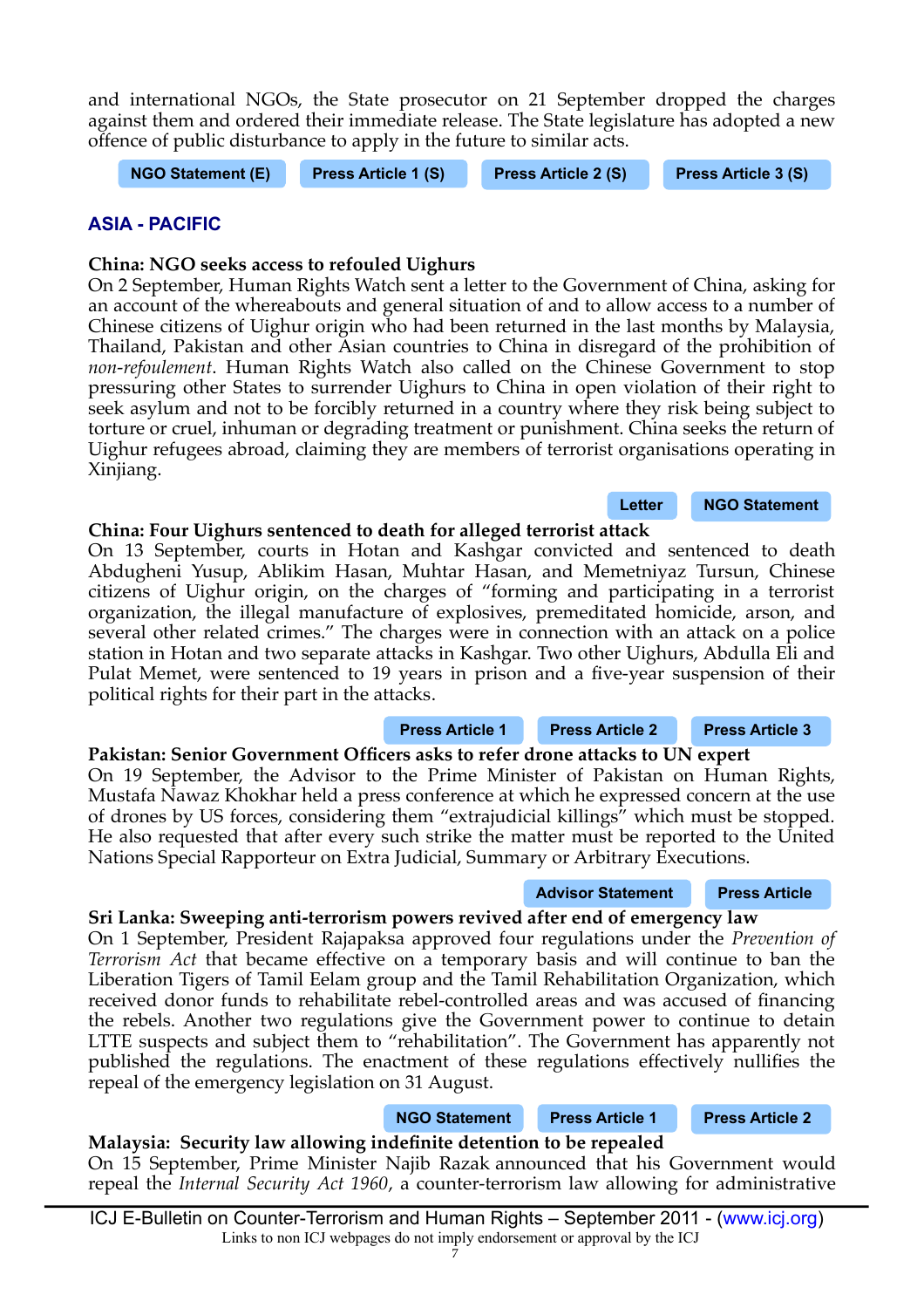detention of terrorism suspects and other persons suspected of serious offences, without charge, for up to two years. The Prime Minister also announced that the Government would seek to pass two anti-terrorism draft laws modeled on US and UK counterterrorism measures. Reportedly, they would provide for a substantially shorter detention period than under the *Internal Security Act* and would require that any further extension to a detention be made by a court order, except for those laws related to terrorism, which would remain under the relevant minister's purview. The Prime Minister also announced that the repeal would take place next year when he will be able to table the two new counter-terrorism draft laws before Parliament.



### **Australia: Former Prime Minister asked USA to charge David Hicks to help with elections**

On 21 August, Australian newspapers reported that declarations by Colonel Morris Davis, the former Chief Prosecutor of Guantánamo Bay Military Commissions, and documents in the hands of journalist Jason Leopold, of the internet publication Truthout, demonstrate that former Prime Minister John Howard asked the US authorities to charge David Hicks with war crimes, as his case had become uncomfortable for his re-election. David Hicks is an Australian citizen who was detained in Afghanistan in 2001 and then transferred in Guantánamo Bay where he was held for fve years. In March 2007 he pleaded guilty to providing material support for terrorism and was able to serve the rest of the seven year sentence in Australia until his release at the end of 2007.

#### **[Press Article](http://www.theage.com.au/national/howard-called-in-us-favour-to-charge-hicks-20110820-1j3po.html)**

#### **Australia: State Ombudsman fnds anti-terrorism powers not used**

In August 2011, the New South Wales Ombudsman issued a report on the State authorities' use of the powers of preventative detention and covert search warrants granted by Australian and New South of Wales counter-terrorism legislation. The Ombudsman noted that the power of preventative detention, allowing officers to detain a terrorism suspect without charge for up to 14 days, has never been used since it was frst inserted in legislation in 2002. The report provides recommendations on the use of these powers, and recommends reconsideration of the necessity of some of them.

**[Report](http://www.ombo.nsw.gov.au/publication/PDF/Other%20Reports/Review%20of%20Parts%202A%20and%203%20of%20the%20Terrorism%20(Police%20Powers)%20Act.pdf)**

#### **EUROPE & COMMONWEALTH OF INDEPENDENT STATES**

#### **UK: Constitutional Committee concerned at anti-terrorism draft law**

On 15 September, the Constitutional Committee of the UK Parliament published a report on the Terrorism Prevention and Implementation Measures (TPIMs) draft legislation of the Government. The Committee observed that the TPIMs are "strikingly similar to control orders". The Committee welcomed the higher test of "reasonable belief" instead of "reasonable suspicion" in order to allow for TPIMs, but was concerned at the permanent nature of the TPIMs legislation, while the previous control order regime had to be renewed by Parliament yearly. The Committee found constitutional concerns in giving this power to the Executive on a permanent basis.

#### **[Report](http://www.publications.parliament.uk/pa/ld201012/ldselect/ldconst/198/198.pdf)**

#### **UK: Government presents anti-terrorism emergency powers law**

On 1 September, the Home Offce published draft legislation, entitled *Enhanced Terrorism Prevention and Investigation Measures Bill*, to be tabled before Parliament. The draft law provides stronger preventive measures than those contemplated in the *Terrorism Prevention and Investigation Measures Bill* currently in discussion in Parliament. The draft legislation would require that, for the imposition of preventive measures, the Home Secretary be

ICJ E-Bulletin on Counter-Terrorism and Human Rights – September 2011 - [\(www.icj.org\)](http://www.icj.org/) Links to non ICJ webpages do not imply endorsement or approval by the ICJ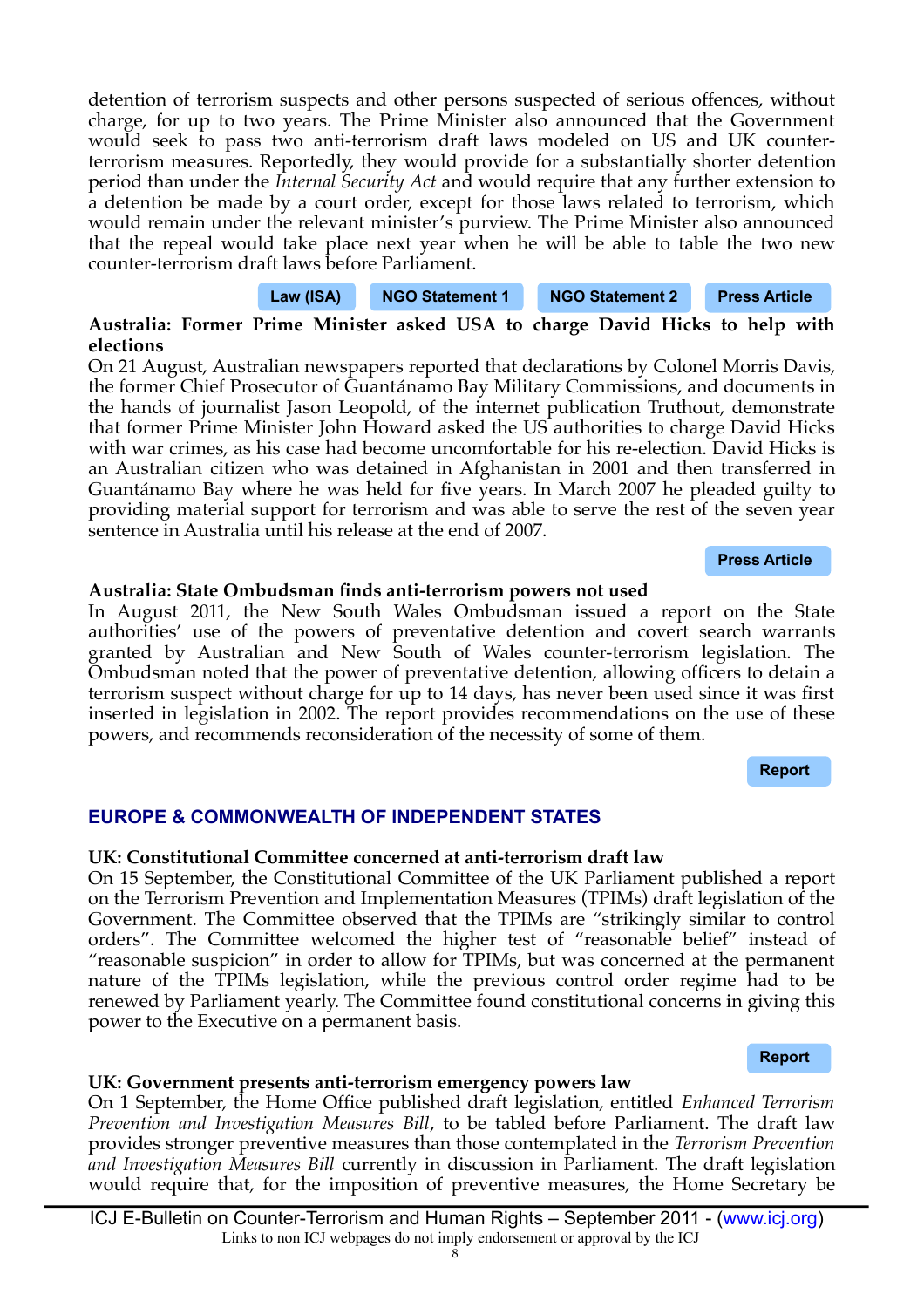satisfed on a "balance of probabilities" and not only based on "reasonable grounds" that the individual is or has been involved in terrorism-related activity. The Secretary must not only reasonably consider that each measure is necessary, for purposes connected with preventing or restricting the individual's involvement in terrorism related activity, but also that at least some of the measures imposed must be measures that cannot be imposed under a standard Terrorism Prevention and Investigation Measure (TPIM) notice. The draft law would empower the Home Secretary to impose "residence measures" applicable during the day as well as overnight; "movement restrictions measures", confning the movements of a suspect to a specifed area; and "association measures", which may be extended to impede communication with any individual without prior authorisation. The validity of the Act is 12 months, which may be renewed yearly through approval of an order by Parliament.

# **[Draft Law](http://www.homeoffice.gov.uk/publications/about-us/legislation/etpim-bill-docs/etpim-draft-bill?view=Binary) [Press Article 1](http://www.independent.co.uk/news/uk/home-news/new-powers-to-relocate-terror-suspects-revealed-2347975.html) [Press Article 2](http://www.bbc.co.uk/news/uk-14751670) [Press Article 3](http://www.bbc.co.uk/news/uk-14797359)**

# **UK: Parliament's Human Rights Committee criticises new stop and searches powers**

On 13 September, the UK Parliament's Joint Committee on Human Rights issued a second report on the *Terrorism Act 2000 (Remedial) Order 2011*, which maintains temporarily stop and search powers in case of terrorist investigations or emergency. The Committee called for the Order to be amended "to make explicit on its face that the authorising officer must have a reasonable basis not only for his or her suspicion that an act of terrorism will take place, but also for his or her view that the authorisation is necessary and proportionate to prevent such an act". It also recommended that the Code of Practice attached to the Order be amended so as to remove all references to "random" searches and to make more explicit that any individual exercise of the power to stop and search must be capable of being justifed by the precise nature of the intelligence about the threat; and that stop and searches without reasonable suspicion require prior judicial authorisation.

**[Report](http://www.publications.parliament.uk/pa/jt201012/jtselect/jtrights/192/19202.htm)**

#### **UK: New control orders system must not discriminate, says UN Committee**

On 1 September, the UN Committee on the Elimination of Racial Discrimination issued its concluding observations on the compliance of the United Kingdom with its obligations under the *International Convention on the Elimination of All Forms of Racial Discrimination*. The Committee welcomed the announcement of the review and reform of the control order system, which, in the Committee's view, might have had a negative impact on certain groups such as Muslims, a contention rejected by the UK. The Committee recommended that "the new system of terrorism prevention and investigation includes safeguards against abuse and the deliberate targeting of certain ethnic and religious groups".

**[Concluding Observations](http://www2.ohchr.org/english/bodies/cerd/docs/UK_COBs_CERD79.pdf)**

#### **UK/Libya/USA: Documents reveal Libyan, US and UK secret services collaboration in rendition**

**[See, AFRICA & MIDDLE EAST](#page-2-0)**

#### **France: Terrorism convict cannot be extradited to Algeria for risk of torture, says European Court of Human Rights**

On 22 September, the European Court of Human Rights ruled that H.R., an Algerian citizen sentenced in that country to life imprisonment for the offences of "creating and founding a terrorist group" and "attempt murder on national security personnel", could not be expelled to Algeria as he risked to be subject there to torture or inhuman or degrading treatment or punishment, in violation of Article 3 of the European Convention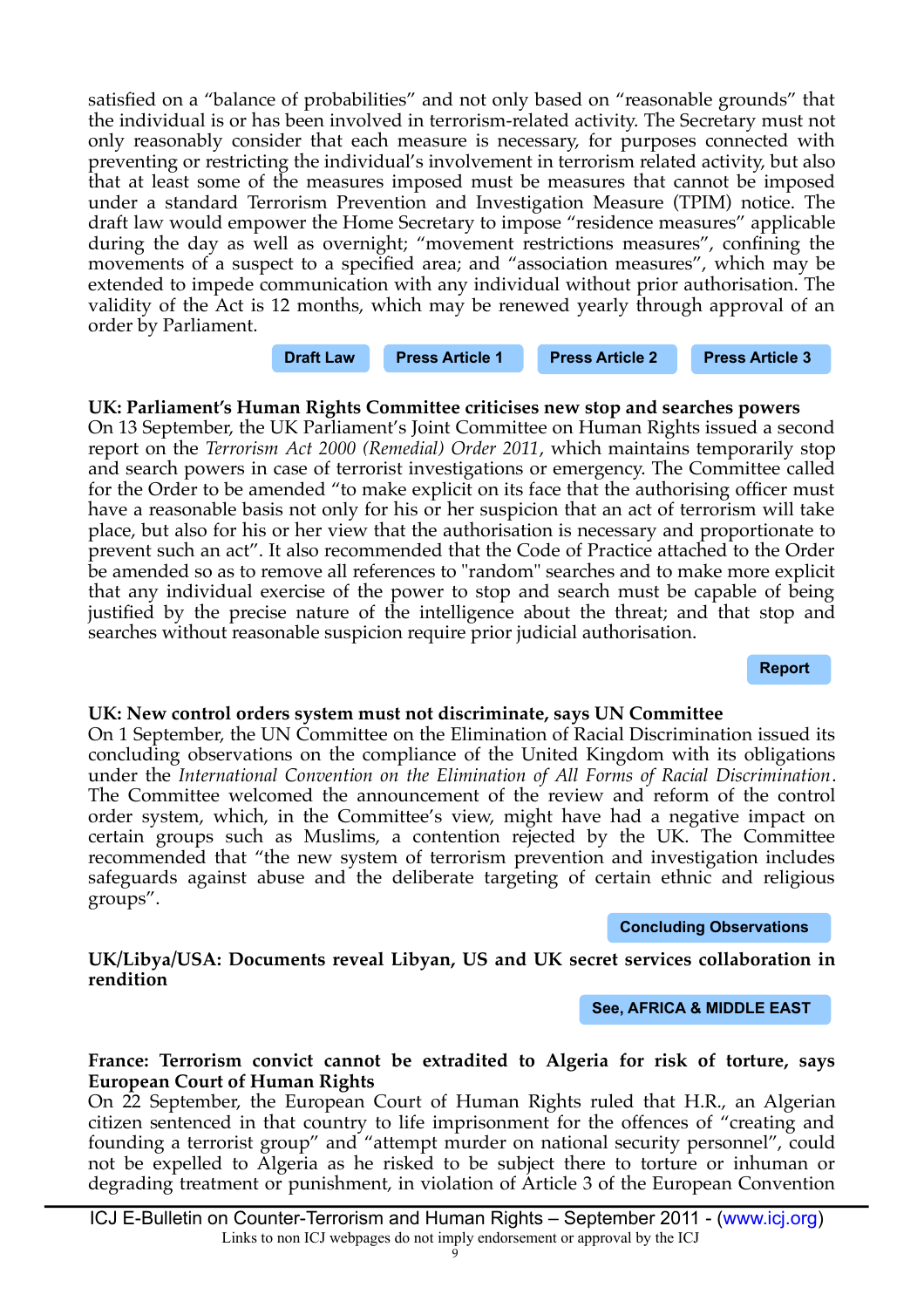on Human Rights. The Government had claimed that the end of the decades-long state of emergency last February 2011 changed the circumstances of risk, but the Court found that the new legislation, which assigns to the military the management of Algerian counterterrorism, did not eliminate the risk of being subject to torture.

#### **[Judgment \(F\)](http://cmiskp.echr.coe.int/tkp197/view.asp?action=html&documentId=892127&portal=hbkm&source=externalbydocnumber&table=F69A27FD8FB86142BF01C1166DEA398649)**

#### **Lithuania: Investigations in CIA secret detention sites must be resumed, says Amnesty International**

On 29 September, Amnesty International called on the Lithuanian authorities immediately to reinstate the criminal investigations into Lithuania's involvement in the CIA rendition and secret detention programmes, after the Prosecutor General closed his inquiry in January 2011. The organization released a report, entitled *Unlock the Truth in Lithuania: Investigate Secret Prisons Now*, which documents developments since the Lithuanian authorities admitted to having hosted two secret CIA detention facilities between 2002 and 2006. Amnesty International also called on Lithuania to investigate possible connections with Poland and Romania where other CIA secret centres are known to have operated.

#### **Estonia: Uzbek asylum seeker deported back to Russia for lack of documents**

Between 17 and 18 September, the Estonian authorities deported Rakhim Sobirov to Russia because he had entered Estonian territory from Russia illegally by swimming across the 300-meter-wide Narva River. The reason for the deportation was his lack of any identifcation documents in his possession. Mr Sobirov was reportedly among a group of 30 Uzbek asylum seekers wanted by Uzbekistan on terrorism and extremism charges who were arrested in Kazakhstan last year. He traveled to Russia after his release from detention. The remaining 29 Uzbek asylum seekers were sent back to Uzbekistan last June.

# **Turkey: Anti-terrorism law closes down another newspaper**

On 10 September, the Istanbul Public Prosecution Office banned the publication of the Halkın Günlüğü newspaper ('Agenda of the People') for one month under the *Anti-Terrorism Law No. 3713*, which has been sanctioned by the European Court of Human Rights in several judgments. The decision is reportedly based on news and statements printed in the paper pertaining to the clandestine Maoist Communist Party (MKP) and the People Liberation Army (HKO). The prosecution ordered the banning of the publication on the grounds of alleged "propaganda for an illegal armed terrorist organization".

#### **[Press Article](http://bianet.org/english/freedom-of-expression/132695-halkin-gunlugu-newspaper-banned-for-1-month)**

#### **Russian Federation: European Human Rights Commissioner concerned at situation in North Caucasus**

On 6 September, the European Commissioner for Human Rights, Thomas Hammarberg, published a report on his visit to the North Caucasus Federal District of the Russian Federation from 12 to 21 May 2011. The Commissioner took note of the fact that in certain parts of Kabardino-Balkaria a regime of counter-terrorism operations were still ongoing. The Commissioner expressed concern at allegations of unlawful killings, enforced disappearances and ill-treatment perpetrated in the framework of these counter-terrorism operations. He also was particularly concerned with allegations of collective punishments of relatives of insurgents or members of illegal armed groups, and of fabricated charges of terrorism or terrorism-related offences. Finally, Commissioner Hammarberg stressed his continued concern at the situation of impunity and the dire insecurity of human rights defenders in North Caucasus.

**[Report](https://wcd.coe.int/wcd/ViewDoc.jsp?id=1825257)**

# **[Press Article](http://www.rferl.org/content/uzbekistan_asylum_seeker_russia_kazakhstan/24334237.html)**

**[Report](http://www.amnesty.org/en/library/asset/EUR53/002/2011/en/dd6dc600-25ea-4299-8aec-1d3d16639d4c/eur530022011en.pdf) [NGO Statement](http://www.amnesty.org/en/news-and-updates/report/lithuania-re-open-secret-prison-investigation-now-2011-09-29)**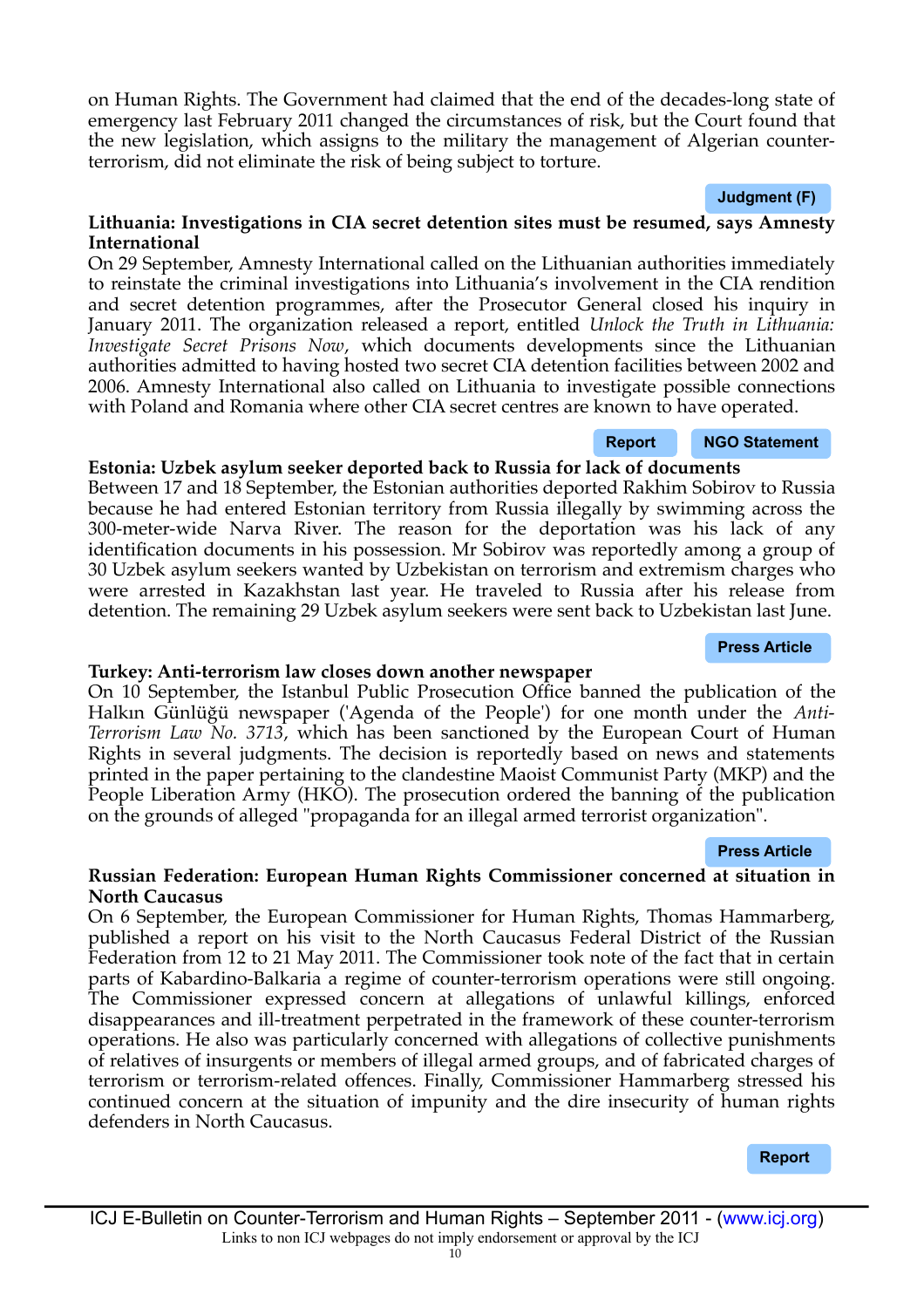#### **Kazakhstan: President calls for enhanced control on religious activities after terrorism arrests**

On 1 September, 24 hours after the arrest of 18 persons and the killing of one man suspected of a terrorist attack in the West of Kazakhstan, President Nursultan Nazarbayev called on Parliament to approve a law regulating religious activities. He also reportedly called for increased monitoring of Muslims converts, Muslims from other countries and mosques.

**[Press Article 1](http://www.telegraph.co.uk/news/worldnews/asia/kazakhstan/8734730/Kazakh-President-wants-to-monitor-Muslims-more-closely-after-18-arrested-for-terrorism.html) [Press Article 2](http://www.rferl.org/content/kazakhstan_says_18_terrorist_suspects_detained/24313557.html) [Press Article 3](http://www.rferl.org/content/alleged_extremist_killed_in_west_kazakhstan/24313125.html)**

### **UNITED NATIONS & REGIONAL ORGANISATIONS**

#### **UN: Human Rights Council approves resolution on human rights and terrorist hostage taking**

On 29 September, the UN Human Rights Council at its  $18<sup>th</sup>$  session adopted without a vote a resolution on *Human rights and issues related to terrorist hostage-taking*, after having held a panel discussion on the issue. In the resolution, the Council reaffrms that the promotion and protection of human rights for all and the rule of law are essential to the fight against terrorism, and recognises that effective counter-terrorism measures and the protection of human rights are not conficting goals but are complementary and mutually reinforcing. In the operative part of the resolution, the Council entrusted its Advisory Committee to prepare a study on the issue to be presented at its  $23<sup>rd</sup>$  session (June 2013) with an interim report at the 21<sup>st</sup> session (September 2012).

**[Resolution \(as orally revised\)](https://www.icj.org/img/RESHRC18Hostage_Rev.pdf) [Meeting Summary](http://www2.ohchr.org/english/bodies/hrcouncil/docs/18session/A-HRC-18-29_en.pdf)**

#### **UN: Enforced disappearances still occurring in countering terrorism, says UN Working Group**

On 30 August, on the occasion of the frst UN International Day of the Victims of Enforced Disappearance, the Working Group on Enforced and Involuntary Disappearances issued a statement recalling the persistence of this practice around the world and its absolute prohibition under international law. The Working Group also highlighted the use of "socalled 'short term disappearances,' where victims are placed in secret detention or unknown locations, outside the protection of the law, before being released weeks or months later, sometimes after having been tortured and without having been brought in front of a judge or other civil authority", also under the frame of alleged counter-terrorism operations.

#### **[Statement](http://www.ohchr.org/EN/NewsEvents/Pages/DisplayNews.aspx?NewsID=11340&LangID=E)**

#### **UN: Special Rapporteur on torture concerned at abuse of solitary confnement in counter-terrorism**

On 5 August, the UN Special Rapporteur on torture and other cruel, inhuman or degrading treatment or punishment, Juan E. Méndez, published a report to the UN General Assembly on the issue of solitary confnement. In the report, the UN independent expert found that the "use of prolonged or indefnite solitary confnement has increased in various jurisdictions, especially in the context of the "war on terror" and "a threat to national security"." He also recorded that persons subject to solitary confnement suffer from extreme forms of anxiety and exclusion superseding ordinary imprisonment. The Special Rapporteur also registered cases of solitary confnement for several years without charge or trial or in secret detention facilities, where the practice is also used as part of interrogation practices. An example noted was the situation of Guantánamo Bay, where some detainees were repeatedly returned to isolation after very short breaks over periods of up to 18 months.

**[Report](http://www2.ohchr.org/english/issues/torture/rapporteur/index.htm)**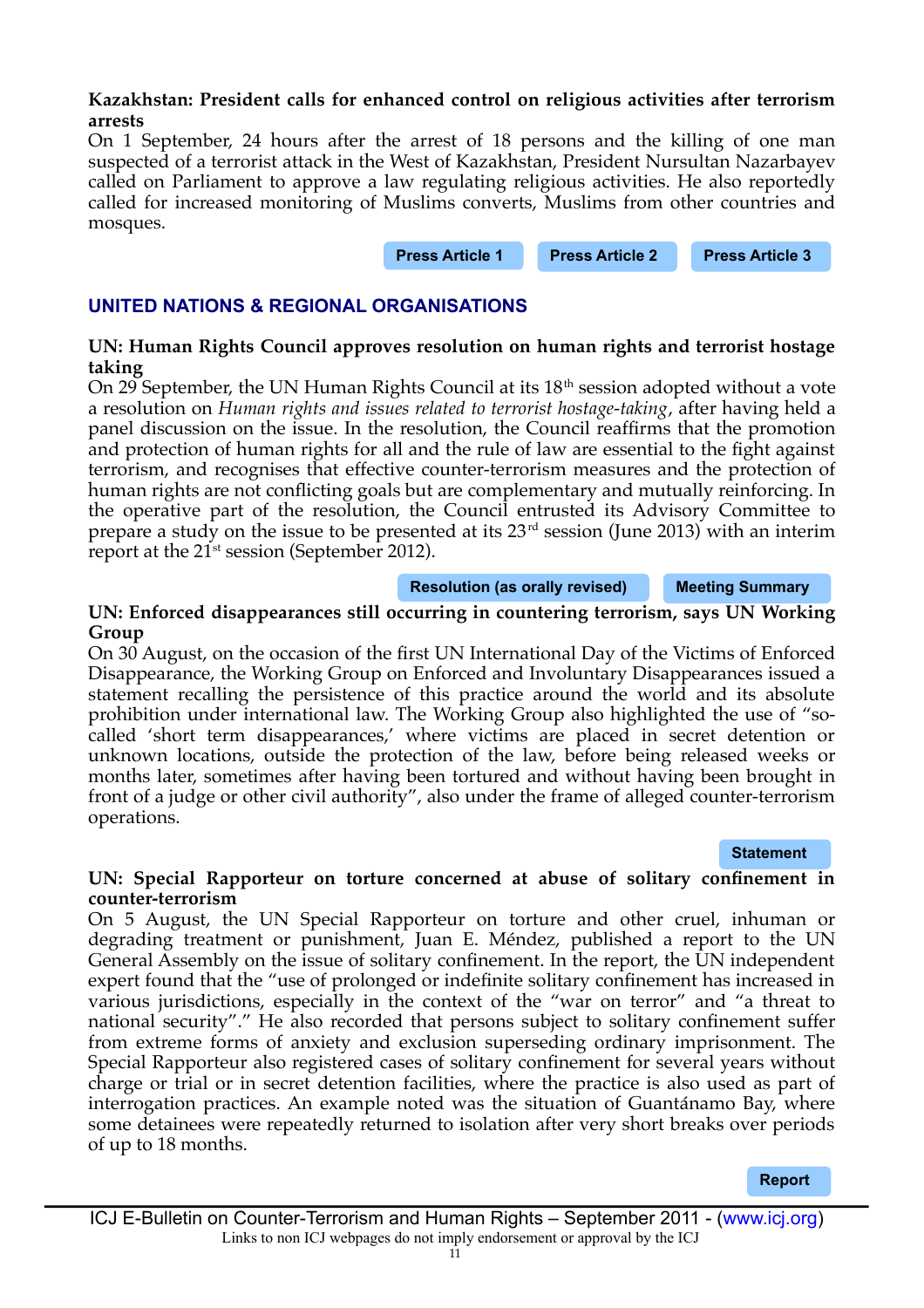#### **EU: Council approves Conclusions on Counter-terrorism**

On 12 September, the General Affairs Council of the European Union issued its Conclusions on Counter-Terrorism, on the occasion of the tenth anniversary of the terrorist attacks of 11 September 2011. In the Conclusions, the Council underlined "the importance of respecting international law, human rights and fundamental freedoms, and promoting the rule of law and criminal justice approach to counter-terrorism." Among its conclusions, the Council also stressed that through the revolutions of the Arab spring, "by setting in motion processes of democratic reform, the peoples of the region have discredited the terrorists' argument that change can only be brought about through violence."

#### **[Conclusions](http://www.consilium.europa.eu/uedocs/cms_data/docs/pressdata/en/jha/124566.pdf)**

#### **Council of Europe: European Human Rights Commissioner calls for end to impunity in counter-terrorism crimes**

On 1 and 5 September, the Council of Europe Commissioner for Human Rights, Thomas Hammarberg, issued two human rights comments on the occasion of the tenth anniversary of the terrorist attacks of 11 September 2001. While denouncing these attacks, which he defined as a crime against humanity, the Commissioner called for an assessment of the serious crimes committed in the course of the US-led "global war on terror" and of European Governments' complicity in the practices of renditions, enhanced interrogations and secret detention facilities. The Commissioner strongly criticised the several attempts by European Government to obstruct efforts at accountability and to foster impunity and called for investigations and prosecutions in these crimes and human rights violations.

#### **[Human Rights Comment 1](http://commissioner.cws.coe.int/tiki-view_blog_post.php?postId=172) [Human Rights Comment 2](http://commissioner.cws.coe.int/tiki-view_blog_post.php?postId=175)**

#### **Council of Europe: Secret of State must not foster impunity, says Parliamentary Committee**

On 7 September, the Legal Affairs Committee of the Parliamentary Assembly of the Council of Europe (PACE) approved a draft resolution stating that secret services and intelligence agencies must be held accountable for human rights violations such as torture, abduction or renditions and not shielded from scrutiny by unjustifed resort to the doctrine of "state secrets". In its resolution, based on a report of Senator Dick Marty (Switzerland), the Committee deplored the defciencies, hindrance or lack of investigations in cases of complicity in renditions in Germany, Italy, United Kingdom, former Yugoslav Republic of Macedonia, Spain and Portugal; and secret detention facilities in Poland, Romania, and Lithuania.

#### **[Committee Statement](http://assembly.coe.int/ASP/NewsManager/EMB_NewsManagerView.asp?ID=6901&L=2) [Resolution and Report](http://www.statewatch.org/news/2011/sep/coe-marty-state-secrecy-and-nat-sec.pdf)**

#### **Organisation of American States: Secretary General recalls centrality of human rights and rule of law in countering terrorism**

On 19 September, the Secretary General of the Organisation of American States (OAS) in a speech at the UN symposium, recalled that the respect for human rights and the rule of law is essential in the enhancement of counter-terrorism cooperation and information sharing as it is essential for trust among countries in respect for shared values and principles that place the human being and her or his life, liberty, and dignity at the very centre of our actions. "Without such trust, cooperation becomes difficult, partial, or, in the worst case scenario, nonexistent: a state of affairs that criminals, organized crime, and, obviously, terrorists use to their advantage".

**[Speech](http://www.oas.org/en/about/speech_secretary_general.asp?sCodigo=11-0145) [OAS Statement](http://www.oas.org/en/media_center/press_release.asp?sCodigo=E-846/11)**